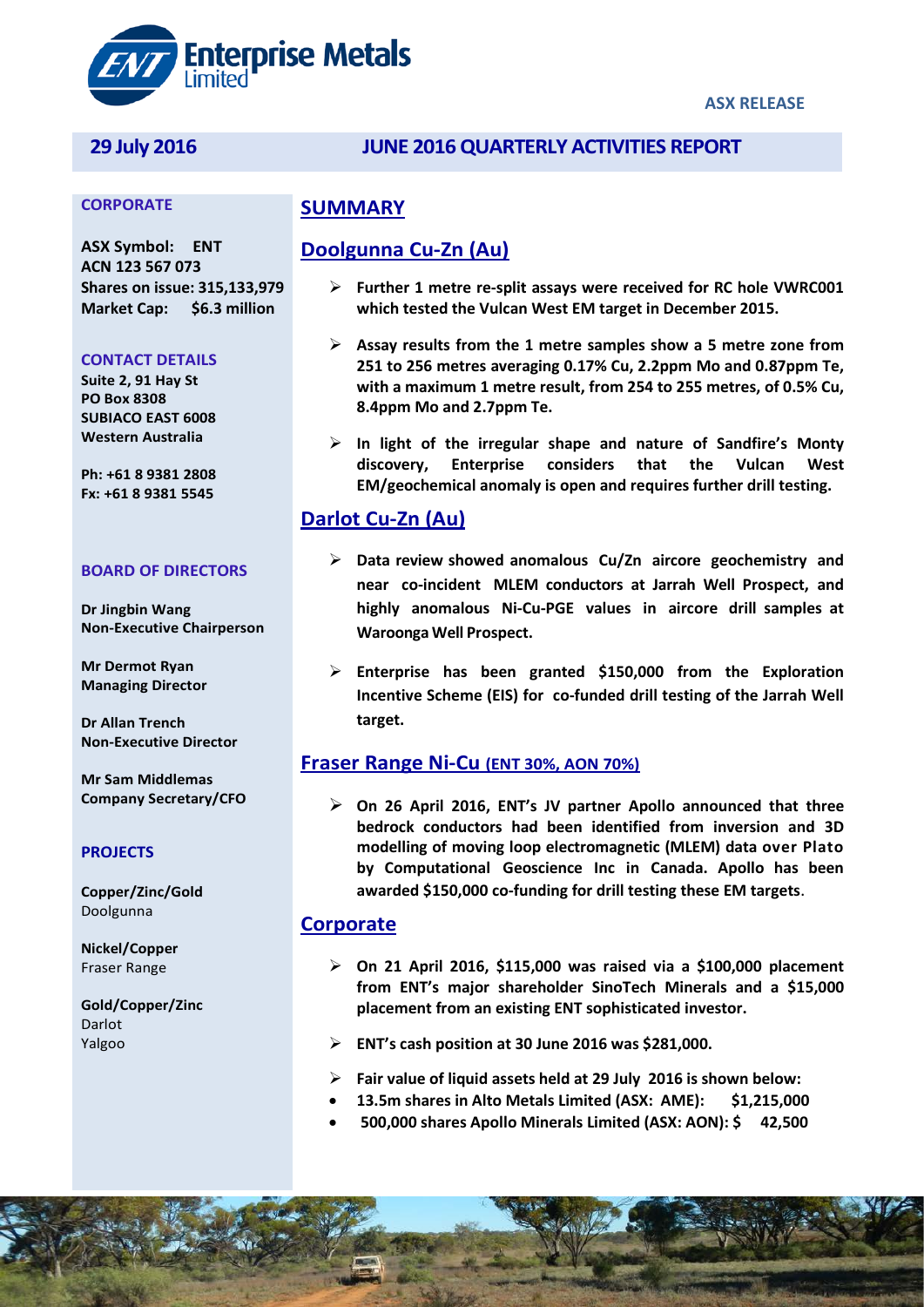## **SUMMARY OF EXPLORATION ACTIVITIES**

## **DOOLGUNNA PROJECT**

In December 2015 RC drill hole VWRC001 was collared to test the Vulcan West EM anomaly. Four metre composite assays were reported to the ASX on 29 January 2016, but the 1 metre samples were not all retrieved from the field and submitted to the laboratory for several months. The assay results for 1 metre samples between 176 and 292 metres downhole were recently received and were reported to the ASX on 29 July 2016.

The assays from the 1 metre samples show a 5 metre zone from 251 to 256 metres averaging 0.17% Cu, 2.2ppm Mo and 0.87ppm Te, with a maximum 1 metre result, from 254 to 255 metres, of **0.5% Cu, 8.4ppm Mo and 2.7ppm Te.**

The Vulcan West EM target is a discrete basement conductor, interpreted to lie within the volcano-sedimentary Noonyereena Member of the Karalundi Formation, in a similar stratigraphic position to Sandfire Resources NL's DeGrussa and Monty massive sulphide copper deposits.

RC drill hole VWRC001 was collared at 725047E, 7159404N with a -60 dip on azimuth 150 degrees magnetic. The hole penetrated a deep zone of oxidation to 81m downhole, then encountered medium grained dolerite, with weak-medium pervasive chlorite-epidote alteration, along with weak-moderate silicification.

At 176m down hole, a zone of weakly elevated copper (between 100-600pm Cu) was intersected within a zone of interbedded green-grey shale and fine-grained dolerite, with red jasper occurring in or at the boundary with the shales. Locally minor pyrite  $(\sim 0.1-1\%)$  and trace chalcopyrite (~0.1%) were associated with the red jasper. The dolerite displayed weak-mediumstrong chlorite-epidote alteration.

Between 222 - 251 metres, a zone of altered dolerite was encountered, and from 251 to 256 metres, weak copper mineralisation with elevated As, Bi, Mo, Sulphur and Te. (see Table 1 below)

| <b>From</b> | To      | As    | Bi    | Cu    | Ind    | Mn    | Mo    | P   |       | Se  | Te   |
|-------------|---------|-------|-------|-------|--------|-------|-------|-----|-------|-----|------|
| (m)         | (m)     | ppm   | ppm   | ppm   | ppm    | ppm   | ppm   | ppm | %     | ppm | ppm  |
| 251         | 252     | 2     | 0.22  | 2,140 | 0.248  | 1,899 | 0.65  | 331 | 0.42  | 3.3 | 0.58 |
| 252         | 253     | 8.1   | 0.09  | 488   | 0.11   | 2,027 | 0.36  | 328 | 0.17  | 1.3 | 0.21 |
| 253         | 254     | 13.4  | 0.35  | 944   | 0.166  | 2,040 | 0.45  | 329 | 0.18  | 1.6 | 0.5  |
| 254         | 255     | 12.4  | 1.29  | 4,489 | 0.51   | 2,433 | 8.43  | 401 | 0.76  | 8.8 | 2.7  |
| 255         | 256     | 26.8  | 0.22  | 480   | 0.133  | 2,280 | 1.12  | 367 | 0.08  | 1.1 | 0.38 |
|             |         |       |       |       |        |       |       |     |       |     |      |
|             | Average | 12.54 | 0.434 | 1,708 | 0.2334 | 2,136 | 2.202 | 351 | 0.322 | 3.2 | 0.87 |

**Table 1. Assays for 1 Metre Samples, Mineralised Dolerite 251m - 256m**

The hole then entered a 40m thick zone of finely laminated sulphide-rich (~5% - 20%) black shale and minor dolerite. The sulphides were dominantly pyrite and pyrrhotite.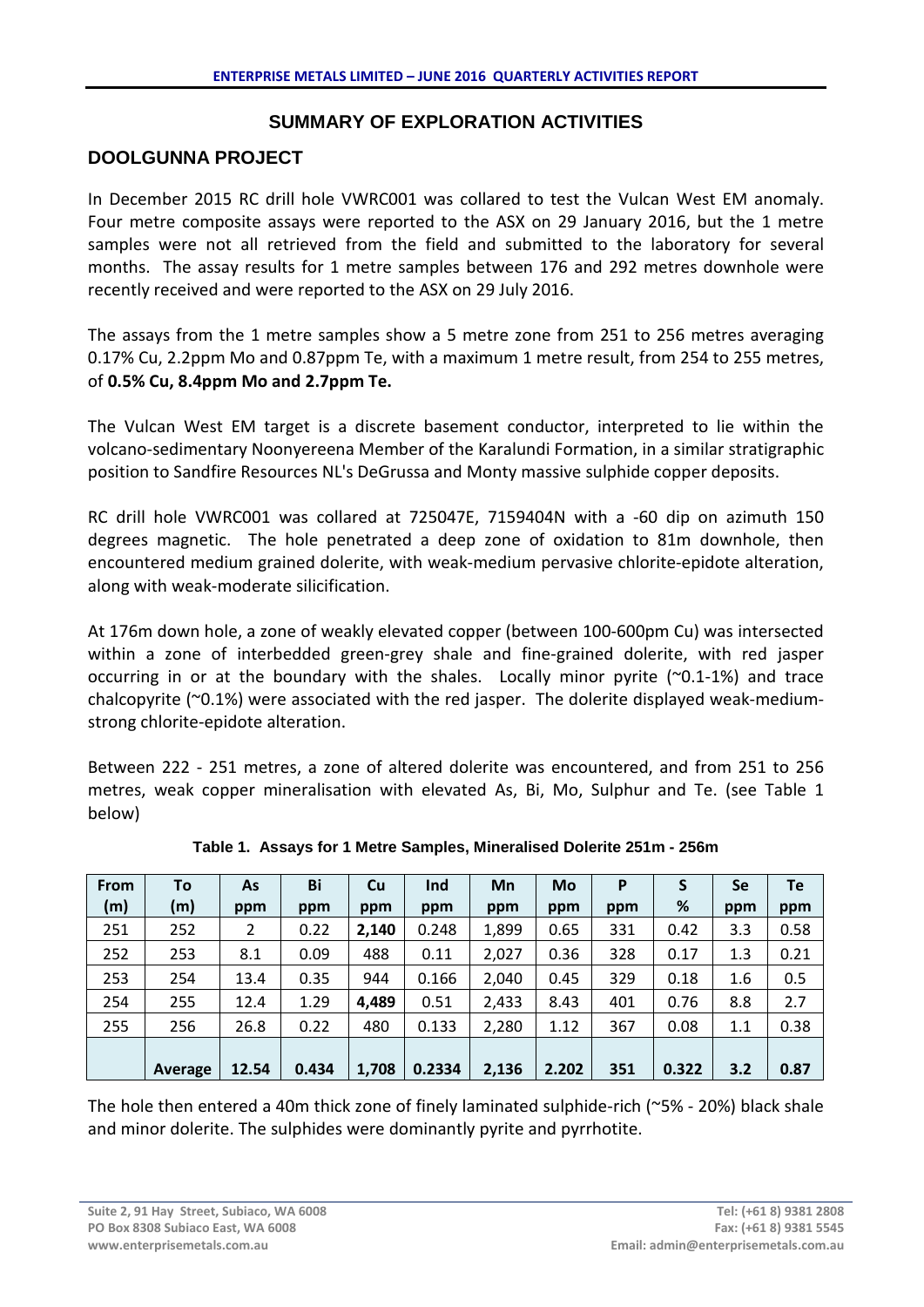The interbedded sulphide-rich shale unit with minor dolerite from 256 to 296m is the likely source of the modelled Vulcan West MLEM anomaly. However, the zone from 192 to 256m which displayed red jasper alteration with associated sulphides (including trace chalcopyrite) is potentially an ore horizon.

In February 2016 Vortex completed a downhole electromagnetic (DHEM) survey on VWRC001 and the DHEM data was processed by geophysical consultants Terra Resources. The calculated strike length for the rotated modelled plate is ~200m. This leaves approximately 130m strike length of the modelled plate untested by drilling.

Given the highly variable nature and geometry of the DeGrussa and Monty massive sulphide bodies, a new drill hole was proposed to intersect the plate (conductive body) at 280m depth, but has not yet been drilled. *(refer ENT: ASX release 19 February 2016)*

In light of the irregular shape and nature of Sandfire's Monty discovery, Enterprise considers that the target is still open and requires further drill testing.

# **DARLOT PROJECT**

At the end on March 2016, Independence Group NL (IGO) formally withdrew from Enterprise's Darlot Project with no retained interest save for a 2% Net Smelter Royalty (NSR) on E37/1031. This tenement covers the Jarrah Well Cu/Zn target as defined by IGO.

During 2014 IGO completed reconnaissance aircore drilling programs over several Cu/Zn and Ni/Cu prospects within the Darlot JV area, and follow up drilling was undertaken at the Jarrah Well and 20Ft prospects in 2015. MLEM surveys were also conducted. *(refer ENT: ASX release 6 April 2016)*

At the Jarrah Well Prospect, 94 aircore drill holes (for 3,355m) and MLEM surveys (6 lines at 200m line spacing, 9.35km total) were completed. The MLEM survey delineated a number of anomalous conductive responses coincident with aircore Cu/Zn geochemical anomalies.

On 7 June 2016, Enterprise was advised by the Department of Mines and Petroleum that it had been awarded \$150,000 (Round 13) for co-funded drill testing of the Jarrah Well VHMS target.

# **FRASER RANGE PROJECT**

The Fraser Range Project is located within the Albany-Fraser Orogen approximately 100km east of Norseman The Project is considered prospective for copper/nickel and gold mineralisation and covers the core of the Fraser Range gravity feature, which defines the prospective nickel-copper belt containing Independence Group NL's (ASX: IGO) Nova deposit.

Fraser Range Exploration Pty Ltd ("FRE") a wholly owned subsidiary of Apollo Minerals Ltd, holds a 70% beneficial interest in Enterprise's granted Exploration Licences 63/1281, 63/1282 and 28/2403, and Exploration Licence application 63/1695. Apollo is sole funding and managing all exploration to completion of Bankable Feasibility Study (BFS) on any discovery. Upon completion of a BFS and delineation of a mining area, the JV parties will contribute proportionally to the development of the Project towards mining.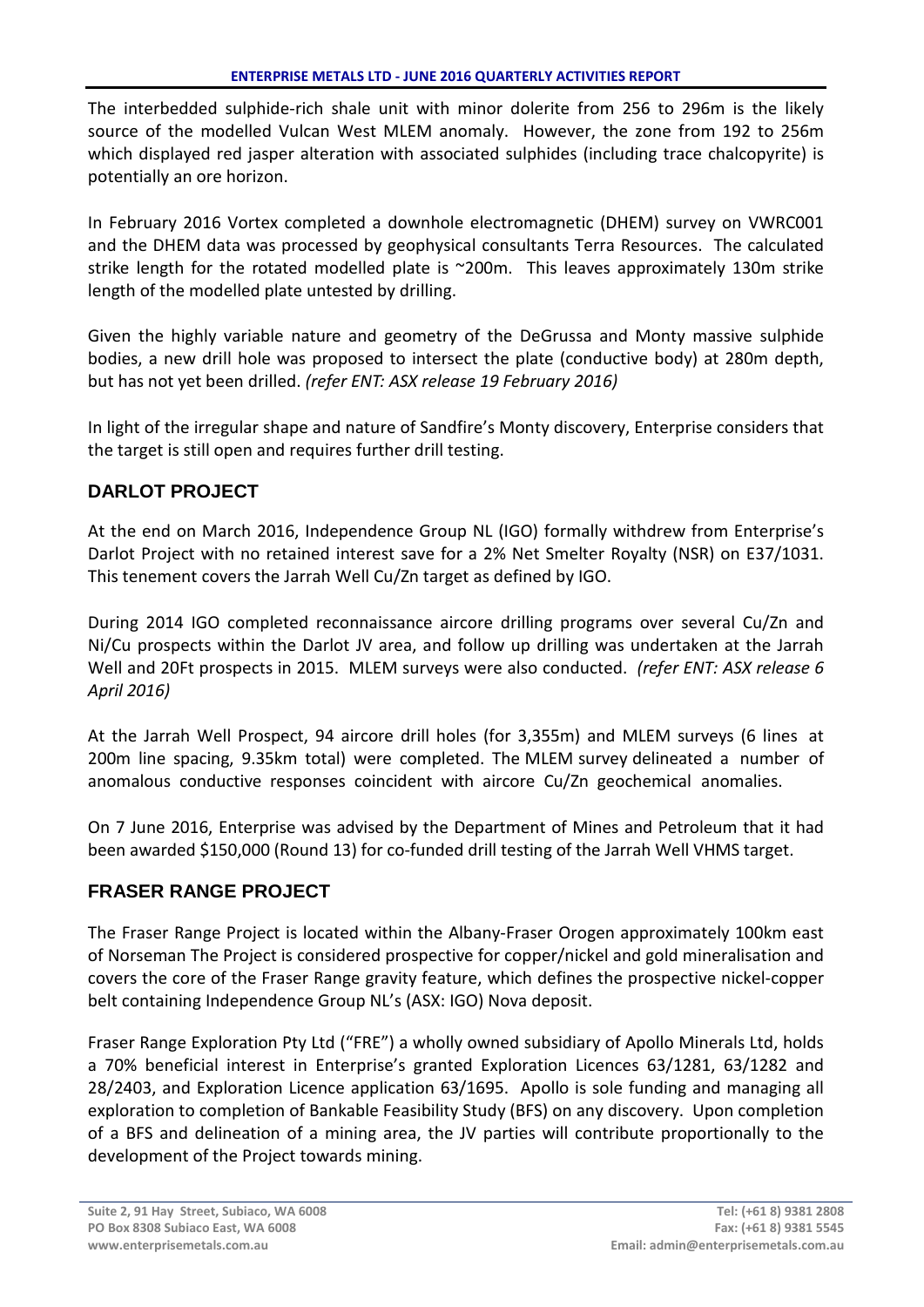On 26 April 2016, Apollo announced that three bedrock conductors had been identified from inversion and 3D modelling of moving loop electromagnetic (MLEM) data by Computational Geoscience Inc in Canada, and that planning for a drill program has confirmed that one of the conductors (Conductor A) is evident across multiple datasets and represents a significant nickel sulphide drill target.

The target conductor "A" (see Figure 1) dips steeply to the east and is spatially associated with the most magnetic part of a 3D magnetic inversion model. Anomalous surface soil geochemistry and adjacent drill holes reporting significant nickel intersections support the Company's interpretation that the conductor is related to nickel sulphide mineralization.

Apollo successfully applied for co-funding for drilling (Round 13) with the Department of Mines and Petroleum, and has been awarded \$150,000 for drill testing these EM targets to the north of Plato.



**Figure 1. Plato Prospect showing location of significant drill target over a 1VD magnetic image**

# **ENTERPRISE METALS' INVESTMENT IN ALTO METALS LIMITED**

Enterprise Metals Limited holds approximately 13.5 million shares in Alto Metals Limited (ASX: AME, or "Alto"). On 23 March 2016 Alto announced an agreement to acquire the majority of the Sandstone Archaean Greenstone Belt in Western Australia which has produced over 1.3 million oz of gold.

Alto has reported that it has almost completed the assembly of a comprehensive Sandstone drill hole database, and a mining consultant has been commissioned to undertake block modelling of the remnant resource at Lord Nelson with a view to estimating a JORC 2012 compliant Mineral Resource.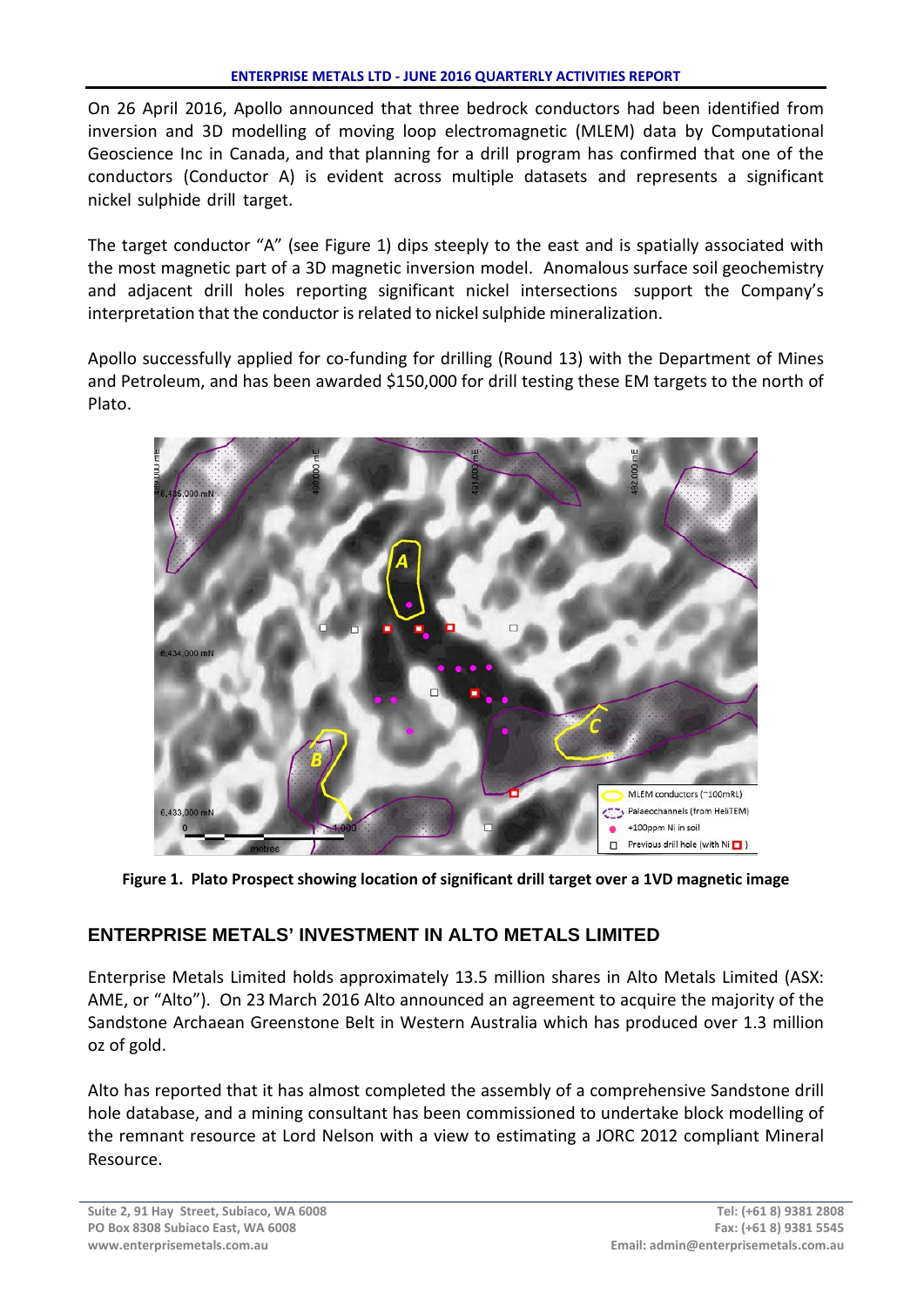Initial modelling of Lord Nelson by Alto staff has confirmed that the high grade west dipping shear hosted quartz reefs which Troy mined in the oxide zone persist into the primary (sulphide) zone, below the pit. A number of well-defined targets to underpin exploration, early-stage resource definition and mining have been identified.

On 25 July 2016, Alto announced that its Shareholder Purchase Plan (SPP) had closed fully subscribed, and the Company had raised \$1.7 million, bringing their cash balance to approximately \$2.8 million.

Enterprise Metals Ltd believes its 9.34% interest in Alto Metals Limited is valuable strategic shareholding. Enterprise's investment in AME is fair valued at **\$1,215,000** at the date of this report (29 July 2016).

# **ISSUED CAPITAL AT 30 JUNE 2016**

| <b>Ordinary Fully Paid Shares on Issue</b> | 315,133,979                     |                                  |
|--------------------------------------------|---------------------------------|----------------------------------|
| <b>Unlisted Options</b><br>2.000.000       | <b>Exercise Price</b><br>\$0.05 | <b>Expiry Date</b><br>10/08/2017 |
| 16.662.500                                 | \$0.08                          | 30/11/2016                       |

# **CASH POSITION**

Cash position at 30 June 2016:  $\sim$  \$281,000\*

# **CORPORATE**

On 21 April 2016, the Company announced that it had raised \$115,000 through the issue of 6,388,889 fully paid ordinary shares in the Company, via a \$100,000 placement from SinoTech and a further \$15,000 from a sophisticated and existing professional shareholder of the Company. Following this placement, ENT has a total of 315,133,979 shares on issue.

Myan

**Dermot Ryan Managing Director**

*Contact: Telephone: 08 9381 2808 Facsimile: 08 9381 5545 Email: admin@enterprisemetals.com.au*

## *Competent Persons statements*

*The information in this report that relates to non-geophysical Exploration Results is based on information compiled by Mr Dermot Ryan, who is an employee of Xserv Pty Ltd and a Director and security holder of the Company. Mr Ryan is a Fellow of the Australasian Institute of Mining and Metallurgy and a Member of the Australian Institute of Geoscientists and has sufficient experience of relevance to the styles of mineralisation and the types of deposits under consideration, and to the activities undertaken, to qualify as a Competent Person as defined in the 2012 Edition of the Joint Ore Reserves Committee (JORC) Australasian Code for Reporting of Exploration Results, Mineral Resources and Ore Reserves. Mr Ryan consents to the inclusion in this report of the matters based on information in the form and context in which it appears.*